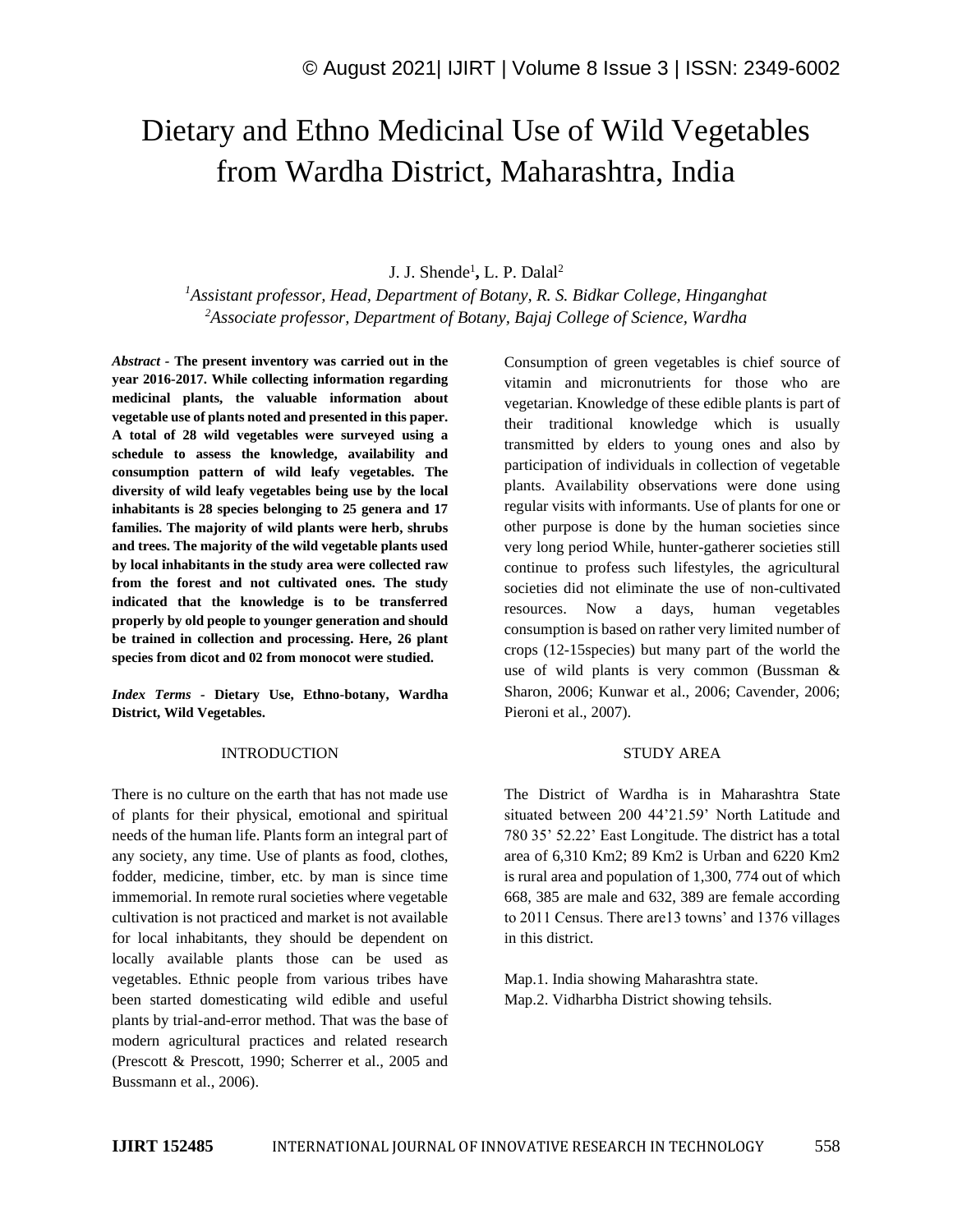# © August 2021| IJIRT | Volume 8 Issue 3 | ISSN: 2349-6002





#### METHODOLOGY

Major wild vegetable survey of the area was conducted during the month of May 2016 to April 2017. During these surveys data on wild uses of the plants used by people, the diversity of wild food plants available for use was documented. Informant discussion, interviews and villages walks with the informants; medicine man were held to enhance understanding and gather information about different species of wild vegetables plants available around the villages and in cultivated areas. A questionnaire was used to collect information on personal data,

traditional knowledge about each species used by the housewives. Adult female member from the house, who is responsible for vegetable preparation, was considered as the respondent with additional information from children and men those assisting in collection and processing of wild leafy vegetables and fruits. Field visits were made with the informants for collection of plant specimens (Jain, 1991). Identification of the collected specimens was made with the help of standard Floras like Hooker, (1872- 1897), 'Flora of British India' (Vol. I-VII); Crooke (1901-1908); 'Floras of Presidency of Bombay'; Ugemuge, (1986); 'Flora of Nagpur District' and Acharya, (1984), Flora of Wardha district'. Herbarium specimens were deposited in the Department of Botany R. S. Bidkar College, Hinganghat, Dist. Wardha (Maharashtra). Botanical survey of India, Pune was also consulted for identification and confirmation of identification of the specimens. During the visits to each, the author personally accompanied the informant to the fields to document the processing and preparation.

#### OBSERVATION AND RESULT

| (1) Botanical Name         | : Achyranthes aspera L.                                    |  |  |  |
|----------------------------|------------------------------------------------------------|--|--|--|
| Family                     | : Amaranthaceae.                                           |  |  |  |
| Local Name                 | : Aghada and Kutra.                                        |  |  |  |
| Dietary Use                | : Young leaves are used as                                 |  |  |  |
| vegetables.                |                                                            |  |  |  |
| <b>Ethnomedicinal Uses</b> | : Leaf juices are given                                    |  |  |  |
|                            | orallyfor urinary tract irritation. Root powder            |  |  |  |
|                            | decoction is given orally to dissolve kidney stone;        |  |  |  |
|                            | Root is abortifacient, astringent and diuretic. Root and   |  |  |  |
|                            | leaf is laxative, antidote, anti-dysenteric, anthelmintic, |  |  |  |

| (2) Botanical Name | : Aegeratum conyzoides L.                       |
|--------------------|-------------------------------------------------|
| Family             | : Asteraceae.                                   |
| Local Name         | : Gandhari.                                     |
| Dietary Use        | : Salad of young leaves                         |
|                    | with Ocimum leaves and Black pepper are used as |
| vegetables         |                                                 |

antiseptic, stomachic, skin diseases and piles.

Ethnomedicinal Uses: The entire plant are used to treat colic, cold, fevers, diarrhoea, rheumatism and as a tonic. It is also used for burns and wounds. The plant is widely used for antibacterial properties, to treat fever, rheumatism, headaches, pneumonia wounds and burns.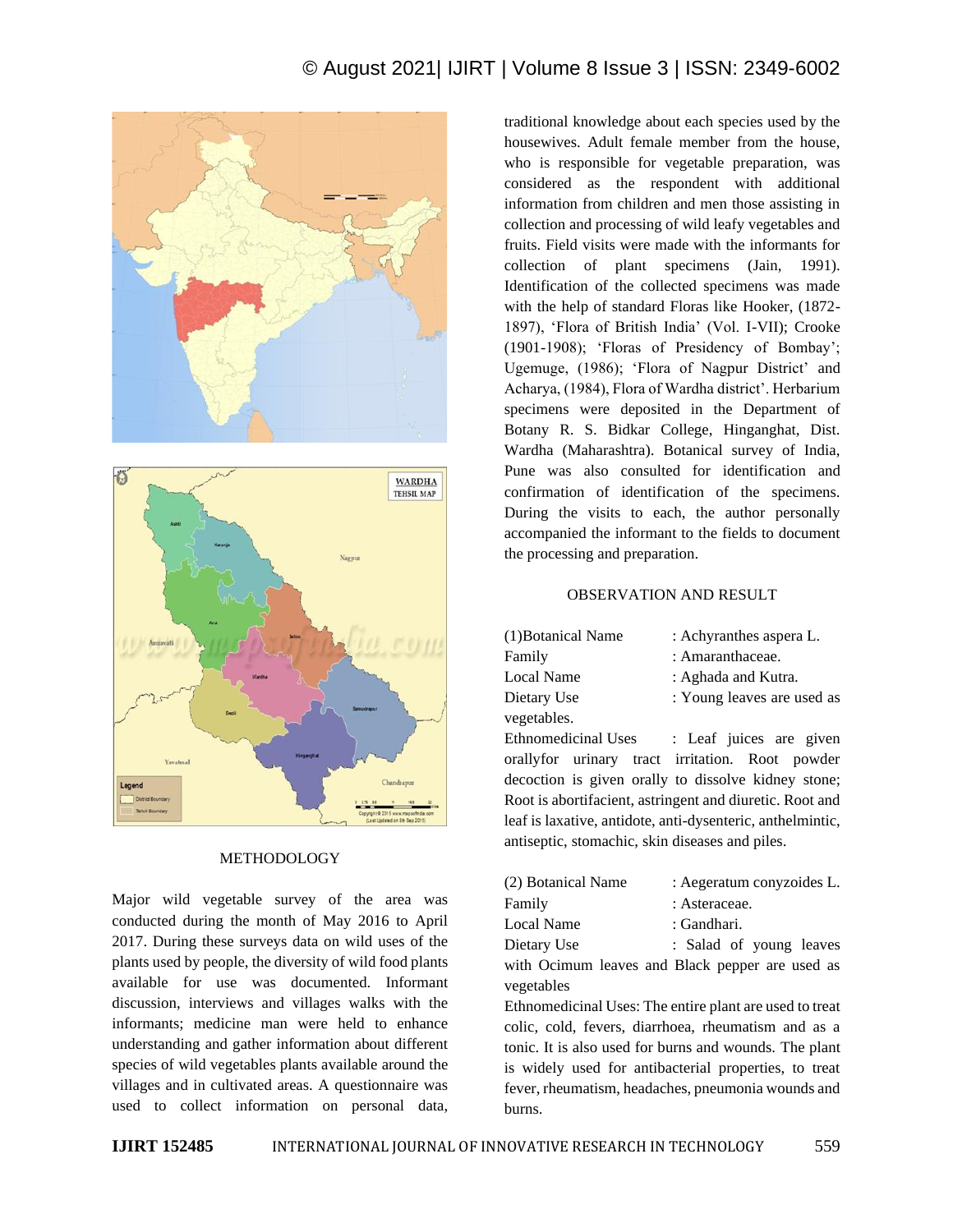(3) Botanical Name : Alocasia indica (L.) Schott. Family : Araceae. Vernacular Name: Kansalu, Bramharakshas and

MothaDhopa.

Dietary Use : Rhizome are eaten as vegetables, leaf are used as vegetable along with Cicer aerietinum L.. The rhizome is used after cutting them into small pieces and boiled in water with Tamarind and salt. This reduces the itchingsensation while eating. In case of leaf washed and dry, keep the solution of flour of Cicer aerietinum L. and steaming with water and then cooked as vegetables.

Ethnobotanical Uses:Leaves and Rhizome powderused to cure piles and fistula. Leaves are anthelmintic and anti-inflammatory.

| (4) Botanical Name                  | : Amaranthus spinosus L. |  |    |
|-------------------------------------|--------------------------|--|----|
| Family                              | : Amaranthaceae.         |  |    |
| Vernacular Name: Kathemath, Rajgira |                          |  |    |
| Dietary Use                         | : Leaves are used        |  | as |
| vegetables.                         |                          |  |    |

Ethnobotanical Uses : Seed nutritious, Laddu prepared from seeds are given in calcium deficiency and in general debility. Tea made from the leaves is astringents. It is used in the treatment of intestinal bleeding, diarrhoea and excessive menstruation. The root is emmenagogue and galactogogue. The paste of the root is used in the treatment of menorrhagia, gonorrhoea, eczema and colic. It helps to remove pus from boils.

| (5) Botanical Name           | : Bauhinia purpurea Willd. |
|------------------------------|----------------------------|
| Family                       | : Caesalpiniaceae.         |
| Vernacular Name: Apta.       |                            |
| Dietary Use                  | : Tender leaves and flower |
| buds are used as vegetables. |                            |

Ethnobotanical Uses : The roots are astringents, constipating, anthelmintic, anti-inflammatory and carminative. It is useful in skin diseases, leprosy, intestinal worms, wounds, ulcers, cough, diabetes, piles, dyspepsia and flatulence. It is also used to as antidote to poison. The leaves and buds are edible.

(6) Botanical Name : Capparis deciduas (Forsk.) Edgew. Family : Capparidaceae. Vernacular Name : Kartoli.

Dietary Use : Fruits are used to prepare prickles. Fruits cut into pieces and boil for10 minutes then used as vegetables. Ethnobotanical Uses : Root bark is Astringent, Laxative and stimulants; seeds are antibacterial.

| (7) Botanical Name                                                                                                                  | : Cassia fistula L.                                       |
|-------------------------------------------------------------------------------------------------------------------------------------|-----------------------------------------------------------|
| Family                                                                                                                              | : Caesalpiniaceae.                                        |
| Vernacular Name: Bahava.                                                                                                            |                                                           |
| Dietary Use                                                                                                                         | : Inflorescence and flower                                |
| are used as vegetables.                                                                                                             |                                                           |
| EthnobotanicalUses                                                                                                                  | : Roots are astringent,                                   |
|                                                                                                                                     | purgative, laxative, febrifuge and tonic. It is useful in |
|                                                                                                                                     | skin diseases, syphilis and burning sensation. It is also |
|                                                                                                                                     | used in leucoderma, diabetes and dysuria. The bark is     |
| $\mathbf{1}$ and $\mathbf{1}$ and $\mathbf{1}$ and $\mathbf{1}$ and $\mathbf{1}$ and $\mathbf{1}$ and $\mathbf{1}$ and $\mathbf{1}$ |                                                           |

laxative, anthelmintic, emetic, antidysentric, febrifuge, and diuretic, depurative, expectorant, antibacterial and purgative. Stem extract is used on bronchitis and pneumonia. The leaves are used in skin diseases, leprosy, ulcers and intermittent fever. The flower and fruits are useful in skin diseases,rheumatism,jaundice, liver tonic and in general debility.

| (8) Botanical Name | : Cassia tora L.   |
|--------------------|--------------------|
| Family             | : Caesalpiniaceae. |

Vernacular Name : Tarota.

Dietary Use : Young leaves plucked immediately after germination and used as vegetables. Ethnobotanical Uses : Paste of the leaves applied over skin infections. The leaves and seeds are acrid,laxative,antiperiodic, anthelmintic, ophthalmic, liver tonic and expectorant. The leaves and seeds are useful in leprosy, ringworm, flatulence, constipation, cough, bronchitis and cardiac disorder.

| (9) Botanical Name                                   | : Celosia argentea L.  |                 |
|------------------------------------------------------|------------------------|-----------------|
| Family                                               | : Amaranthaceae.       |                 |
| Vernacular Name: Kombda.                             |                        |                 |
| Dietary Use                                          | : Tender leaves before |                 |
| flowering used as vegetables.                        |                        |                 |
| Ethnobotanical Uses : Young leaf paste given to      |                        |                 |
| induce deep sleep. Root powder decoction given in    |                        |                 |
| urinary troubles. Plants are aphrodisiac, digestive, |                        |                 |
| antidiarrhoeal, ophthalmic and are used in urinary   |                        |                 |
| stones, impotency, and diarrhoea and eye diseases.   |                        |                 |
|                                                      |                        |                 |
| $(10)$ $\overline{D}$ $\overline{I}$ $(13)$          |                        | $\sim$ 1 $\sim$ |

(10) Botanical Name : Colocasia esculenta (L.) Schott.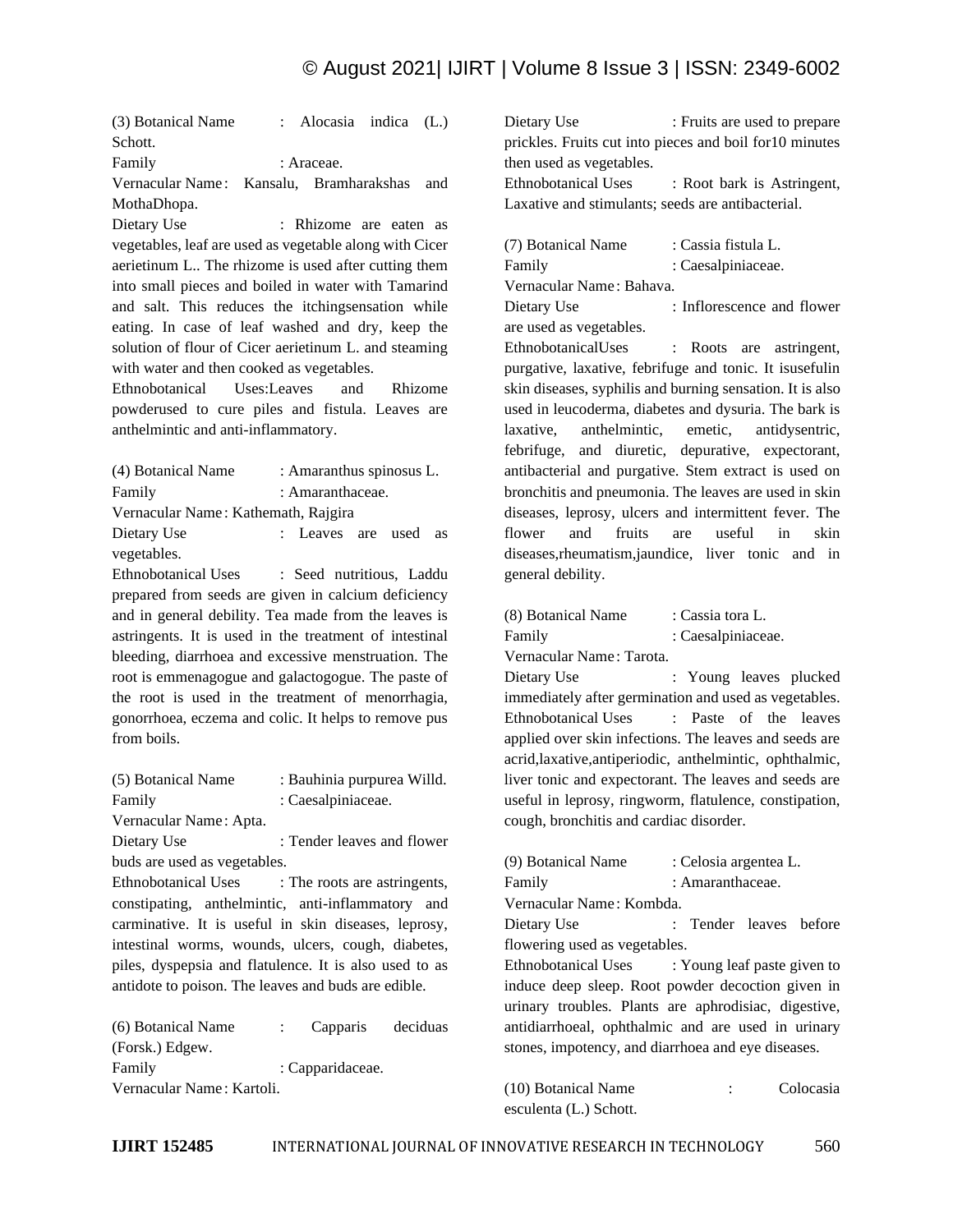# © August 2021| IJIRT | Volume 8 Issue 3 | ISSN: 2349-6002

Family : Araceae. Vernacular Name : Alu. Dietary Use : Tender leaves are used as vegetables. The leaves and petioles after cutting them into small pieces put in boiling water with Tamarind. This reduces itching sensation while eating.

Ethnobotanical Uses : Leaf juice applied over scorpion sting or snake bite. It is also used in food poisoning of plant origin. Corms and tender leaves are used as staple food in some parts of India.

| (11) Botanical Name | : Ficus racemosa L. |
|---------------------|---------------------|
| Family              | : Moraceae.         |

Vernacular Name : Umbar.

Dietary Use : Young fruit or inflorescence used as vegetables and ripe fruit are edible.

Ethnobotanical Uses : Inflorescence or young fruits were cut into desirable size of pieces and prepare with little amount of Lemmon juice. It reduces stickiness due to latex. Roots are used for dysentery, diabetes, abortifacient if given with Achyranthes aspera L. The bark is useful for ulcers, skin diseases, vaginal disorders,abortion,gonorrhoea, urinary diseases to induce fertility, snake bites, asthma and promote fair complexion. The unripe fruits are useful in diarrhoea and dyspepsia. Ripe fruit are used in haemoptysis, thirst, vomiting, diabetes and urinary complaints. Latex is given orally for impotency.

(12) Botanical Name : Momordica dioca Roxb.ex Willd.

Family : Cucurbitaceae.

Vernacular Name : Katwal.

Dietary Use : Fruits is used as vegetables.

Ethnobotanical Uses :Tubers roots are used in bleeding piles, Fruits are diuretics, stomachic, antivenum property. It is also used to cure asthma, leprosy, excessive salvation, prevent the inflammationcaused by lizard, snake bite, fever, mental disorders and digestive disorders.Fresh fruit juice is prescribed for hypertension. The fruit is cooked in small amounts of oil and consumed for treating diabetes. Tender fruits are rubbed on skin for pimples and acne. Seeds are roasted and taken for eczema and other skin diseases. Leaves are anthelmintic and aphrodisiac.Juice of the leaves mixed with coconut, red sandalwood in order to form an

ointment and applied to the head to relive pain in the head.Leaf paste applied externally to skin and orally two or three times daily for skin diseases. Juice of root is stimulant, astringent and antiseptic. The root of the plant is also recommended for Scorpion sting.

(13) Botanical Name : Oxalis corniculata L. Family : Oxalidaceae. Vernacular Name : Amboti. Dietary Use : Leaves are used as

vegetables also used as one of the essential members of green salad.

Ethnobotanical Uses :The juice of the plant is given in stomach trouble; decoction of roots is useful for worms the extract of plant is applied in case of scorpion sting. Fresh leaves are crushed and are used to bleeding from wounds. The raw fresh leaves are crushed and directly applied on skin to treat eczema. Ground leaves are eaten as chutney that's acts as blood purifier. It is also used for giddiness, diarrhoea and dysentery. Juice of the leaves applied to open wounds relives pain, paste of ground leaves and raw onions applied to forehead for intense headache. Leaf decoction is used in treating cough, dysentery and astringents.

(14) Botanical Name : Portulaca oleracea L. Family : Portulacaceae. Vernacular Name : Gholbhaji. Dietary Use : Tender shoots and leaves are used in vegetables preparation. Ethnobotanical Uses : Leaf is used in bleeding piles and leaf paste massaged over bleeding gums. Whole plant is used in treatments of internal parasites. The fresh herb may also be applied topically to relieve sores and insects or snake bites on the skin.

| (15) Botanical Name      | : Solanum nigrum L. |  |  |
|--------------------------|---------------------|--|--|
| Family                   | : Solanaceae.       |  |  |
| Vernacular Name: Kamoni. |                     |  |  |

Dietary Use : Leaves and fruits are used as vegetables.

Ethnobotanical Uses : Leaf juice taken orally for urinary problems. The leaf juice alone or mixed with other juices or liquids. It is used in stomach disorders like flatulence. An infusion of the plant is useful in dysentery and other stomach ailments. Green fruit of the plant can be ground and applied locally on ringworms. A juice or poultice of the leaves is an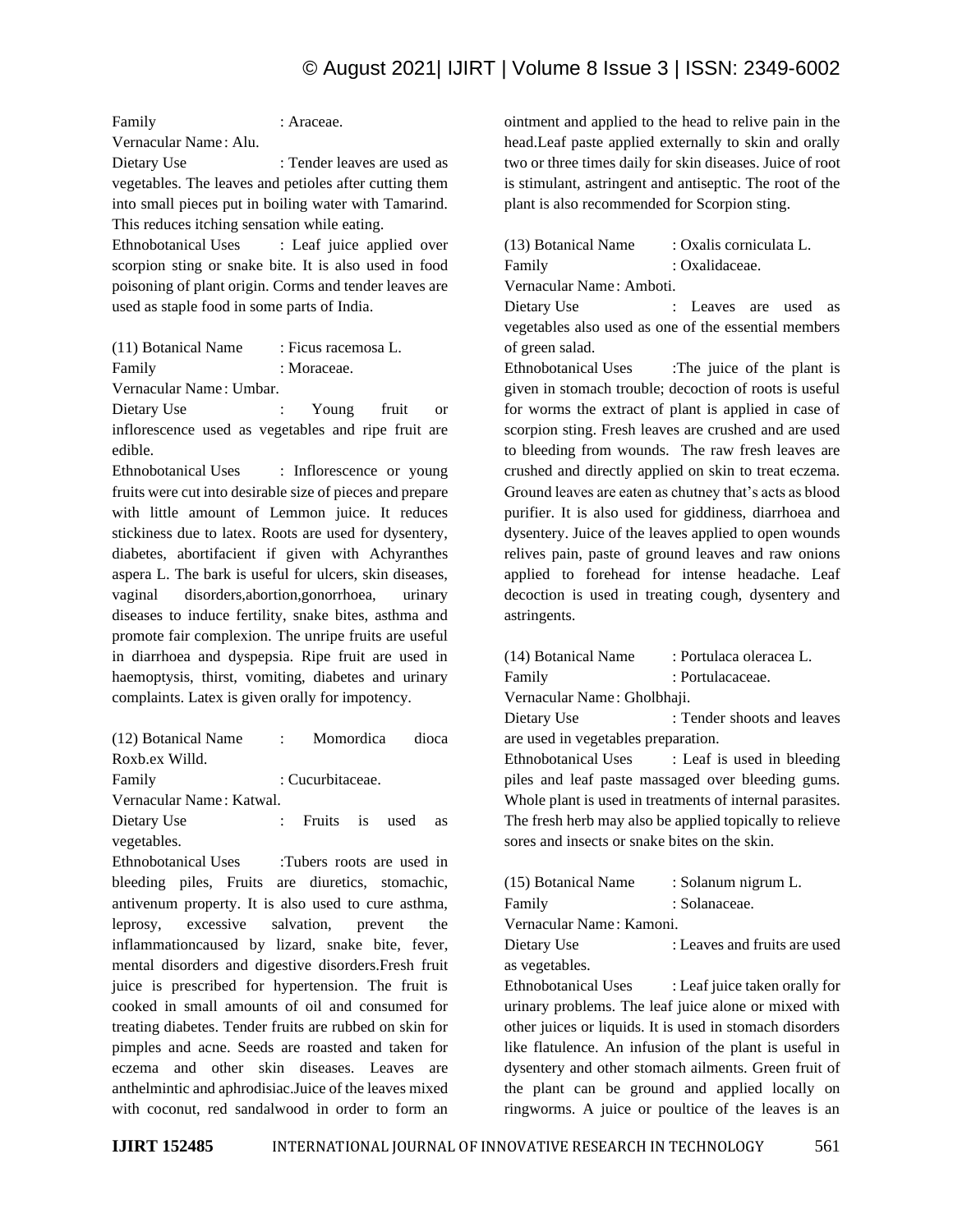efficacious application over rheumatic and gouty joints corrosive ulcers and tumours.

(16) Botanical Name : Sesbania grandiflora (L.) Pers. Family : Fabaceae.

Vernacular Name : Heti, Agastha.

Dietary Use : Flowers are used as vegetables and also made bhaje with flour of Cicer aeritinum L.

Ethnobotanical Uses : Flowers are used in rheumatism, emmenagogue, febrifuge, laxative and tonic.th e juice of the flowers are used is used to treat headache, head congestion and stuffy nose.The juice of the leaves used for headache and nasal catarrh. In Amboina, flowers juice is squeezed into the eye to correct dim vision. The bark is used in infusion for small pox. In small doses, the bark is used for dysentery and spruce in large doses, laxative, in still large doses emetic. Powder bark applied scabies. They gargle with the leaf juice to cleanse the mouth and throat. The leaves are chewed to disinfect the mouth and throat.

| (17) Botanical Name     | : Momordica charantia L. |                  |  |      |    |
|-------------------------|--------------------------|------------------|--|------|----|
| Family                  |                          | : Cucurbitaceae. |  |      |    |
| Vernacular Name: Karle. |                          |                  |  |      |    |
| Dietary Use             |                          | : Fruits are     |  | used | as |

vegetables.

Ethnobotanical Uses : Wash the bitter melon leaves and crush them and add 6 table spoons of chopped leaves in two glass of water. Boil it approximately for 10 minutes in an uncovered pot. Allow it to cool and then strain drink one third cup of it thrice a day to treat diabetes. The juice of the bitter melon is excellent remedy for hangovers to prevent liver damage. Three teaspoon of juice of bitter melon leaves is to be extracted each morning added to a glassful of butter milk and then consumed in an empty stomach regularly for 30 days to cure piles completely. Even externally the paste of the leaves can be applied over the haemorrhoids. In case of scabies, ringworm and psoriasis one cup of bitter melon juice must be taken each morning on an empty stomach.

(18) Botanical Name : Cucurbita maxima Duchesne. Family : Cucurbitaceae. Vernacular Name : Lalbhopla.

Dietary Use : Fruits are used as vegetables. Fruits are boiled and made paste mixed with wheat flour and preparing Sweet Bhajiya.

Ethnobotanical Uses : Leaves are used for strengthening the digestive system and as antiscorbutic. Paste of the leaves is used in biliousness and burning sensation. Paste of the leaves is used externally on burns, bed wetting, rheumatism and wound. Fruit juice obtained from fresh fruit of the plant and mixed with rose extract is used as eardrops for removing otitis. Fruit is boiled in water and served with salt and Black pepper and its decoction is used to cure intestinal disorders and gastric problems. Seeds are used in urination problems for curing bladder disorders and works as anthelmintic agent. Seeds are used in treatments of whooping cough in small children, anaemia, malnutrition, constipation and it increases the milk lactation in nursing mother. Pulp is used against tapeworms in children and in pregnant women. Whole plant is useful for suffering from bronchial asthma, cough and oedema. The seeds are ground into fine powder and then made into an emulsion with water and eaten to treat vermifuge.

| (19) Botanical Name                                       |                            | Coccinia |    |
|-----------------------------------------------------------|----------------------------|----------|----|
| indicaWight.andArn.                                       |                            |          |    |
| Family                                                    | : Cucurbitaceae.           |          |    |
| Vernacular Name: Tondali.                                 |                            |          |    |
| Dietary Use                                               | : Fruits are               | used     | as |
| vegetables.                                               |                            |          |    |
| Ethnobotanical Uses                                       | The juice from the stem is |          |    |
| dripped into the eyes to treat cataracts. Leaf is used as |                            |          |    |
| poultice in treating skin eruptions. The root is used for |                            |          |    |
| treating vomiting. Fruit extract is used for reducing     |                            |          |    |
| inflammation. The aqueous extract of the leaves is        |                            |          |    |
| used for the antibacterial activity.                      |                            |          |    |

| (20) Botanical Name       | Eugenia<br>$\mathbb{R}^{\mathbb{Z}}$                      |
|---------------------------|-----------------------------------------------------------|
| jambolana Lam.            |                                                           |
| Family                    | : Myrtaceae.                                              |
| Vernacular Name: Jambhul. |                                                           |
| Dietary Use               | :The fruits are edible.                                   |
|                           | Ethnobotanical Uses : Infusion of fruit or                |
|                           | mixture of powder bark and fruit is given orally to treat |
|                           | diabetes. Juice obtained from the seeds is applied        |
|                           | externally on sores and ulcers. Powder seeds are mixed    |
|                           | with sugar and given orally 2-3 times daily in the        |
|                           | treatments of dysentery. Both the seeds and fruits are    |
|                           | diuretic; carminative and have astringent                 |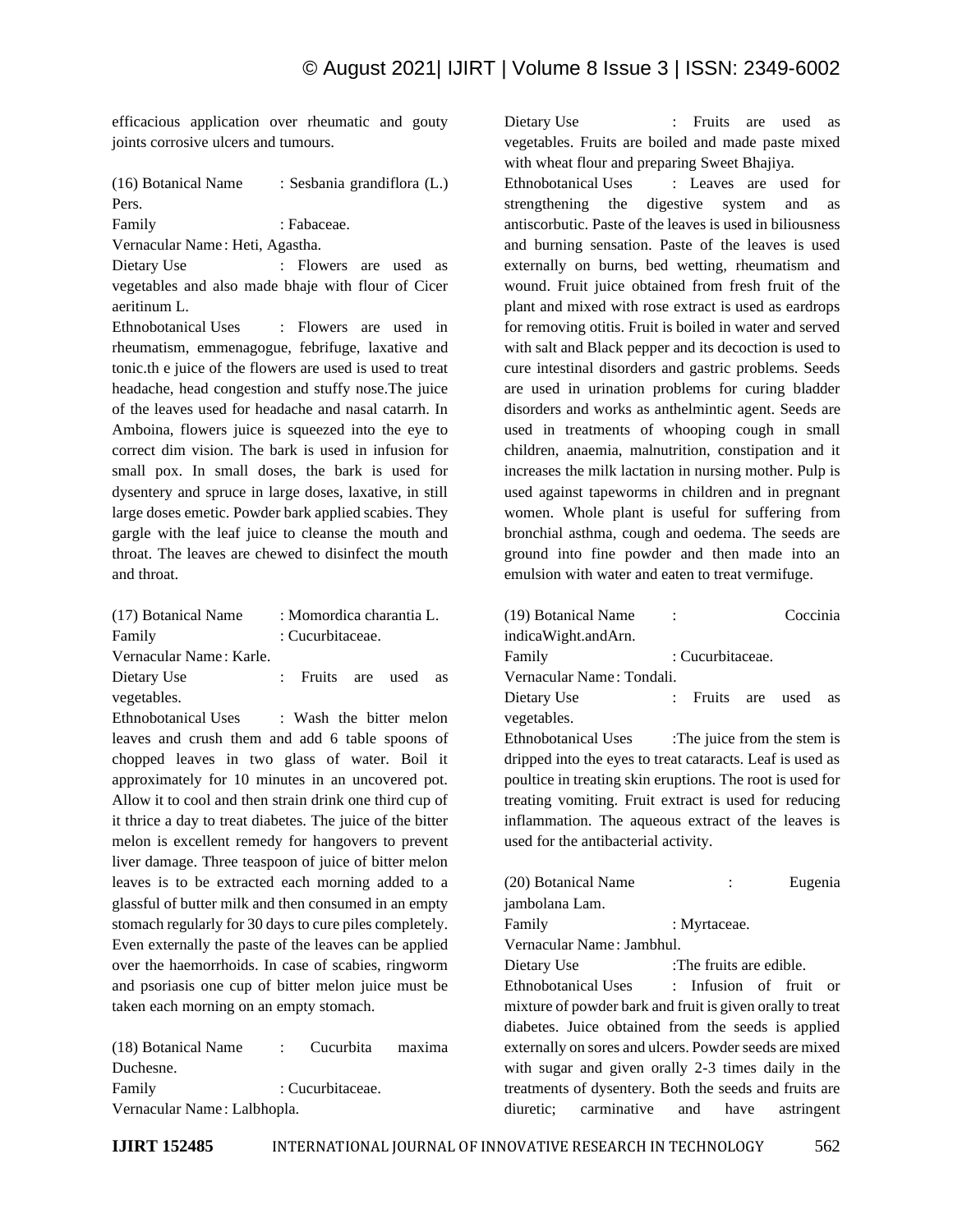properties.The juice of the bark is astringent and is for treating wounds and enlargement of the spleen. The bark is used as gargle to strengthen the gums and to treat mouth ulcers. An infusion of the leaves is used in the treatments of diabetes and diarrhoea. The roots are used in the treatments of epilepsy. For beauty and fair skin- crush the seeds and mix cow milk to it and apply the paste before going to bed and wash it in the morning. In the problems on oily skin – mix of Jamun pulp, barley flour, Amala juice and Rose water. Use this mixture as face mask and wash when it gets dry. Bark, Seed, Leaves and Fruits are used as astringents.

| (21) Botanical Name | : Tamarindus indica L. |
|---------------------|------------------------|
| Family              | : Fabaceae.            |

Vernacular Name : Chinch.

Dietary Use : The fruits are used as preparing curry and used in vegetables.

Ethnobotanical Uses : Leaves and pulp crushed and applied on swollen joints provide get relief from inflammation. Decoction of leaves is used against throat infection, cough, fevers and intestinal worms. The leaves are warmed and powder tied to affected area in order to relieve swelling and pains. The flesh of the fruit is used against digestive problems, cough, chest cold and fevers. Powder seeds may be given to cure dysentery and diarrhoea. Milk from seeds is used for bleeding piles.

| (22) Botanical Name        | : Pithecellobium dulce L. |
|----------------------------|---------------------------|
| Family                     | : Mimosaceae.             |
| Vernacular Name: Chichbil. |                           |

Dietary Use : Ripe fruit are used as eating purpose.

Ethnobotanical Uses : A paste made from the leaves is applied externally to treat muscular swelling caused by some inflammation. The leaves together with salt can cure indigestion but in larger doses can also induce abortion. The bark of the root is a good remedy for diarrhoea and dysentery. Fruit peel is used for antibacterial, antioxidant and wound healing potential. Bark of the plant soaked in a cup of water at least 12 Hrs. and taken early in the morning in empty stomach is supposed to cure chickenpox, virus attacks and measles.

(23) Botanical Name : Moringa oleifera Lam. Family : Moringaceae. Vernacular Name : Shevga or Mungana sheng.

Dietary Use : Leaves and fruit are used as vegetable.

Ethnobotanical Uses : The gums are abortifacient, astringent and diuretic. Preparation of

brew by boiling Moringa flower in water is good to cure cold and enhances the sperm production in men. Poultice of fresh leaves is applied on shallow cut to stop the bleeding. Moringa flower juice generally improves the flow and quality of the milk of a breast feeding mothers and treat urinary problems. Fresh leaves of Moringa oleifera Lam., salts, Black pepper, Allium sativum L., Curcuma longa L. are mixed together and given internally as well as applied on the bites of mad animals, wolf, cat and dog. Root extract and milk are given for the inflammation of the neck.

| (24) Botanical Name          | :Semecarpus anacardium        |  |
|------------------------------|-------------------------------|--|
| L.f                          |                               |  |
| Family                       | : Anacardiaceae.              |  |
| Vernacular Name: Bibha.      |                               |  |
| Dietary Use                  | : The part of the seed called |  |
| Godambi used as a dry fruit. |                               |  |

Ethnobotanical Uses : Ripe fruit are aphrodisiac, digestive and stimulant. Paste of the seeds is applied externally in the treatment of ringworm and severely chapped feet. The juice of the root is considered to be effective in causing sterility in women. The latex is applied externally in the treatment of headaches, skin diseases and scabies.

| (25) Botanical Name    | : Mangifera indica L.      |  |
|------------------------|----------------------------|--|
| Family                 | : Anacardiaceae.           |  |
| Vernacular Name: Amba. |                            |  |
| Dietary Use            | : Fruits eaten ripen or in |  |
| unripe form            |                            |  |
|                        |                            |  |

Ethnobotanical Uses : Unripe fruit is boiled in water to prepare decoction and is consumed to cool the body and heat stroke endocarp of the fruit is used to treat anthelmintic and bleeding piles. Fumes from the burning leaves are inhaled for relief from hi cough and infection of the throat. The gargle made from the leaves is effective in hardening the gums and to treat dental problems. The seed is roasted is treated as astringent, antidiarrheal and anthelmintic. Gum is heated and applied locally to treat cracks of soles. The tender stem is warmed in slow flame and the oozing foam like juice is put to cut, wounds and cracks of the heals.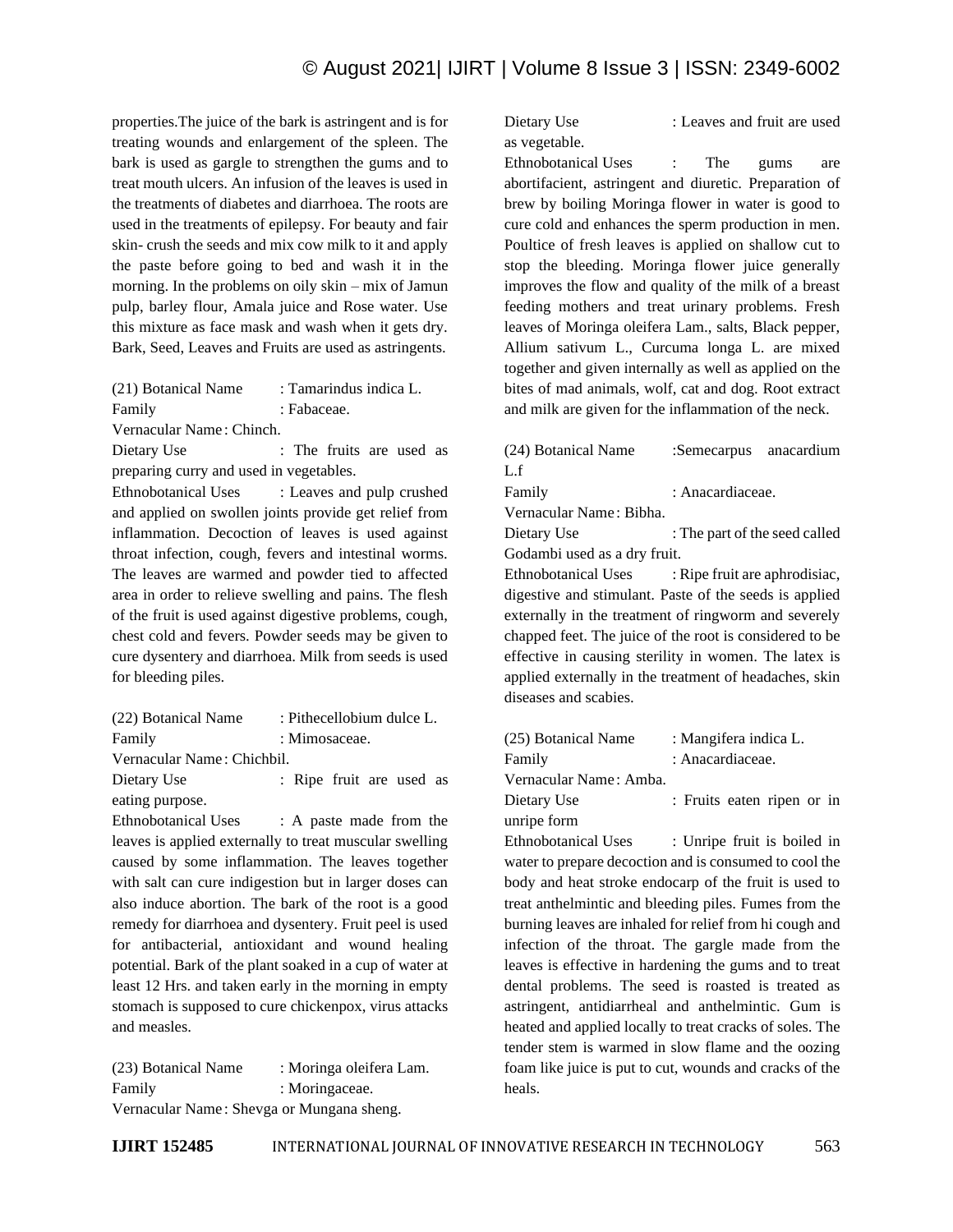| (26) Botanical Name                                    | : Ziziphus oenoplia (L.)                               |  |  |
|--------------------------------------------------------|--------------------------------------------------------|--|--|
| Mill.                                                  |                                                        |  |  |
| Family                                                 | : Rhamnaceae.                                          |  |  |
| Vernacular Name: Yeruni.                               |                                                        |  |  |
| Dietary Use                                            | : Fruits are edible.                                   |  |  |
| Ethnobotanical Uses                                    | : Sputum of chewed leaves                              |  |  |
|                                                        | is used for dressing of wounds. Stem bark is used as a |  |  |
|                                                        | mouthwash for sore throats, for dysentery and for      |  |  |
|                                                        | inflammation of the Uterus. The roots are used as      |  |  |
| anthelmintic. The roots are used for the treatments of |                                                        |  |  |
| epilepsy. Fruits are used in stomach ache.             |                                                        |  |  |

| (27) Botanical Name                                     | : Cissus quadrangularis L. |  |
|---------------------------------------------------------|----------------------------|--|
| Family                                                  | : Vitaceae.                |  |
| Vernacular Name: Hadjod.                                |                            |  |
| Dietary Use                                             | : The stem and leaves are  |  |
| feed to livestock's to stimulate lactation.             |                            |  |
| <b>Ethnobotanical Uses</b>                              | : The roots and stem are   |  |
| most useful for healing of fracture of the bones. Juice |                            |  |
| from the stem is applied for rheumatism and to ease     |                            |  |

from the stem is applied for rheumatism and to ease the pain of broken bones and hasten recovery. Powdered roots are also used in the treatment of fracture bones as well as indigestion.

| (28) Botanical Name        | : Ziziphus jujubaMill.                         |  |  |
|----------------------------|------------------------------------------------|--|--|
| Family                     | : Rhamnaceae.                                  |  |  |
| Vernacular Name: Bor.      |                                                |  |  |
| Dietary Use                | : Fruits are edible.                           |  |  |
| <b>Ethnobotanical Uses</b> | : Fruits improve muscular                      |  |  |
|                            | strength and weight; prevent liver and bladder |  |  |

diseases, stress and Ulcers. The fruit in powdered form and consumed as Borkut. Dried bark powdered is also used to treat wounds. Decoction of root is used to treatment of diarrhoea and dysentery.

|  |  |  |  |  |  | Family wise distribution of plant species: |
|--|--|--|--|--|--|--------------------------------------------|
|--|--|--|--|--|--|--------------------------------------------|

| Sr. No.        | Families        | No of plant species |
|----------------|-----------------|---------------------|
|                | Fabaceae        | 02                  |
| $\overline{2}$ | Cucurbitaceae   | 04                  |
| 3              | Amaranthaceae   | 03                  |
| 4              | Caesalpiniaceae | 03                  |
| 5              | Araceae         | 02                  |
| 6              | Myrtaceae       | 01                  |
| 7              | Anacardiaceae   | 02                  |
| 8              | Rhamnaceae      | 02                  |
| 9              | Oxalidaceae     | 01                  |
| 10             | Portulacaceae   | 01                  |
| 11             | Solanaceae      | 01                  |
| 12             | Asteraceae      | 01                  |

| ا 3            | Mimosaceae    |  |
|----------------|---------------|--|
| $\overline{4}$ | Moringaceae   |  |
| 15             | Capparidaceae |  |
| 6              | Moraceae      |  |
|                | Vitaceae      |  |

Parts of medicinal plants are used:

| Sr. No.        | Plants parts   | <b>Numbers</b> |
|----------------|----------------|----------------|
| 1              | Leaves         | 30             |
| $\overline{c}$ | Stem           | 05             |
| 3              | Root           | 15             |
| $\overline{4}$ | Stem bark      | 07             |
| 5              | Fruit          | 28             |
| 6              | Unripe fruit   | 02             |
| 7              | Seeds          | 15             |
| 8              | <b>Flowers</b> | 10             |
| 9              | Inflorescence  | 02             |
| 10             | Whole plant    | 05             |
| 11             | Gum            | 02             |
| 12             | Rhizome        | 01             |
| 13             | Oil            | 01             |
| 14             | Tender shoots  | 02             |
| 15             | Flowers buds   | 01             |
| 16             | Pulp           | 03             |
| 17             | Latex          | 02             |

Mode of administration:

Paste- 13, Extract- 07, Juice- 19, Decoction-06, Eating vegetables- 32, tea -01, Gargle- 02, Powder -09, Tonic- 01, Pulp- 03, Fumes- 01, Feed to livestoke-01, and Rosted-01.

# DISCUSSION AND CONCLUSION

From the result it is concluded that the plant parts of leaves (30) and fruits (28) are mostly used for medicinal purposes and less rhizome (1) and oil (1). Among the plant species used for ethnomedicine. Family Cucurbitaceae is maximum with 04 species and lowest family Oxalidaceae, Portulacaceae, Solanaceae, Asteraceae, Myrtaceae, Mimosaceae, Moringaceae, Capparidaceae, Moraceae and Vitaceae with one family each.

Traditional knowledge is that people know and apply but do not normally convey to other than community/family member. Thus, such knowledge is not taught through conventional education systems. The valuation of wild vegetables cannot be done by as it mostly used by households in remote areas for their livelihoods. The study shows that wide ranges of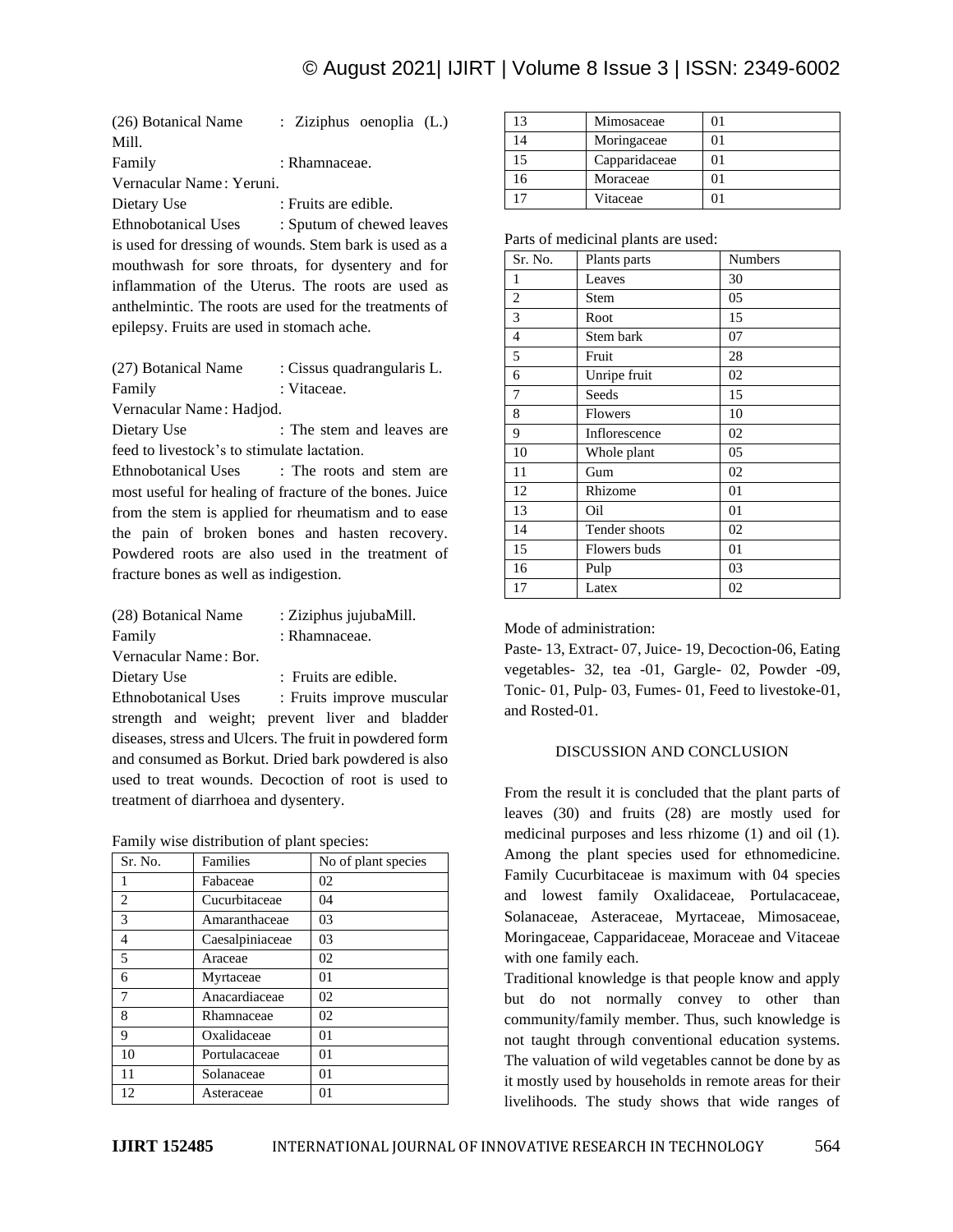uncultivated species are used by the majority of households as fruits 20 species, leaves 18 species, seeds 3 species, flower 2 species, inflorescence 2 species, tender shoots 2 species, and flower bud, petioles and stem with one species each is used as vegetables for dietary purposes.

Out of 28 species studied for their ethnomedicinal and dietary significance, all the species of wild vegetableswere already studied for their medicinal properties and use by the country people as well as outside world. These wild vegetables are used for various health ailments such as Urino-genital Disorders:(Achyranthes aspera L., Amaranthus spinosus L., Bauhinia purpurea Willd., Celosia argentea L., Solanum nigrum L., Ficus racemosa L., Momordica dioca Roxb. ex Willd., Oxalis corniculata L., Portulaca oleracea L., Sesbania grandiflora (L.)Pers., Eugenia jambolana Lam., Moringa oleifera Lam., and Zizyphus oenoplia (L.) Mill. These observation coinciding with the earlier ethnobotanist Punjani(2010), Kathale and Biradar (2010). Liver and Kidney related diseases: Achyranthes aspera L., Cassia fistula L., Cassia tora L, Celosia argentea L., Oxalis corniculata L., and Zizyphus jujube Mill. These finding were coinciding with the findings of Vijigiri et al., (2013). Piles and Fistula: Achyranthes aspera L., Alocasia indica (L.) Schott., Bauhinia purpurea Willd., Momordica dioca Roxb. ex Willd. Portulaca oleracea L., Momordica charantia L., and Tamarindus indica L. This observation coinciding with the earlier ethnobotanist Harish Singh, (1988), M. Parvaiz et al., (2013). Intestinal Ulcers and Stomach disorders, abdominal disorder, intestinal worms: Achyranthes aspera L., Bauhinia purpurea Willd., Cassia fistula L., Eugenia jambolana Lam., Momordica dioca Roxb. ex. Willd., Oxalis corniculata L. Sesbania grandiflora (L.)Pers., Solanum nigrum L., Cucurbita maxima Duchesne.,Tamarindusi ndica L., Ziziphus oenoplia (L.) Mill., Ziziphus jujuba Mill., Punica granatum L., These observation coinciding with the earlier ethnobotanist Kamble et al., (2008), Biswakarma et al., (2017) and R.S. Prasad. Vomitting, Diarrhea and Dysentery: Ageratum conyzoides L., Amaranthus spinosus L., Alocasia indica (L.) Schott., Capparis decidua (Forsk.) Edgew. Cassia fistula L., Celosia argentea L., Coccinia indica Wight. And Arn., Oxalis corniculata L., Ficus racemosa L., Portulaca oleracea L., Pithecellobium dulce L., Sesbania grandiflora (L.) Pers. Solanum nigrum L., Eugenia jambolana Lam.,

Tamarindus indica L., Ziziphus oenoplia (L.) Mill., Ziziphus jujube Mill. These observations were coinciding with the enumeration of earlier ethnobotanist. Ghoshal, (2014). Insect bites, Scorpion sting and Snake bites: Colocasia esculenta (L.) Schott. Ficus racemosa L., Momordica dioca Roxb. ex Willd., Portulaca oleracea L., Moringa oleifera Lam., Oxalis corniculata L., These observation coinciding with the earlier ethnobotanist S.D. Jagtap et al., (2012). Abortifacient, Gonnorrhea, Menstruation, Emmenagogue: Achyranthes aspera L., Ficus racemosa L., Pithecellobium dulce L., Moringa oleifera Lam., Semecarpus anacardium L.f., Amaranthes spinosus L., These observation coinciding with the enumeration of earlier ethnobotanist Dube, (2015). Tonic: Ageratumconyzoides L., Cassia fistula L., Cassia tora L., Oxalis corniculata L., Diabetes: Bauhinia purpurea Willd., Cassia fistulaL., Ficusracemosa L.,MomordicacharantiaL.,Eugenia jambolana Lam., These observation coinciding with the enumeration of earlier ethnobotanists Chhetri et al., (2005). Constipation: Bauhinia purpurea Willd., Cassia tora L., Cucurbita maxima Duchesne, Headaches: Ageratum conyzoides L., Oxalis corniculata L., Sesbania grandiflora(L.)Pers., Semecarpus anacardium L.f., Bloodpurifies and tonics: Ageratumconyzoides L., Bauhinia purpurea Willd., Capparis decidua(Forsk.)Edgew.andCassia fistula L. These observations coinciding with the earlier ethnobotanist Rozina et al., (2017). Cuts and Inflammation, Astrigents, Antiseptic, Burns, Wounds: Achyranthes apera L. Alocasia indica (L.) Schott., Ageratum conyzoides L., AmarnthusspinosusL. BauhiniapurpureaWilld., Capparis decidua (Forsk.) Edgew., Solanum nigrum L. , Momordica dioca Roxb. ex Willd., Oxalis corniculata L., Cucurbita maxima Duchesne., Coccinia indica Wight. And Arn., Eugenia jambolana Lam., Tamarindus indica L., Pithecellobium dulce L., Mangifera indica L., Ziziphus oenoplia (L.)Mill., Ziziphus jujuba Mill., These observation coinciding with the earlier ethnobotanist Kuvar and Bapat (2010), Alam et al., (2011) Wadankar et al., (2011), Sadale and Karadge (2013) Shrirame et al., (2014). Skin related diseases - Psoriasis, Eczema, Leucoderma, Ringworm, Leprosy, pimples, acne, Small pox, Chicken pox, Scabies, cracks of soles or heels, Dandaruff: Achyranthes aspera L., Amaranthus spinosus L., Bauhinia purpurea Willd., Cassia fistula L., Cassia tora L., Momordica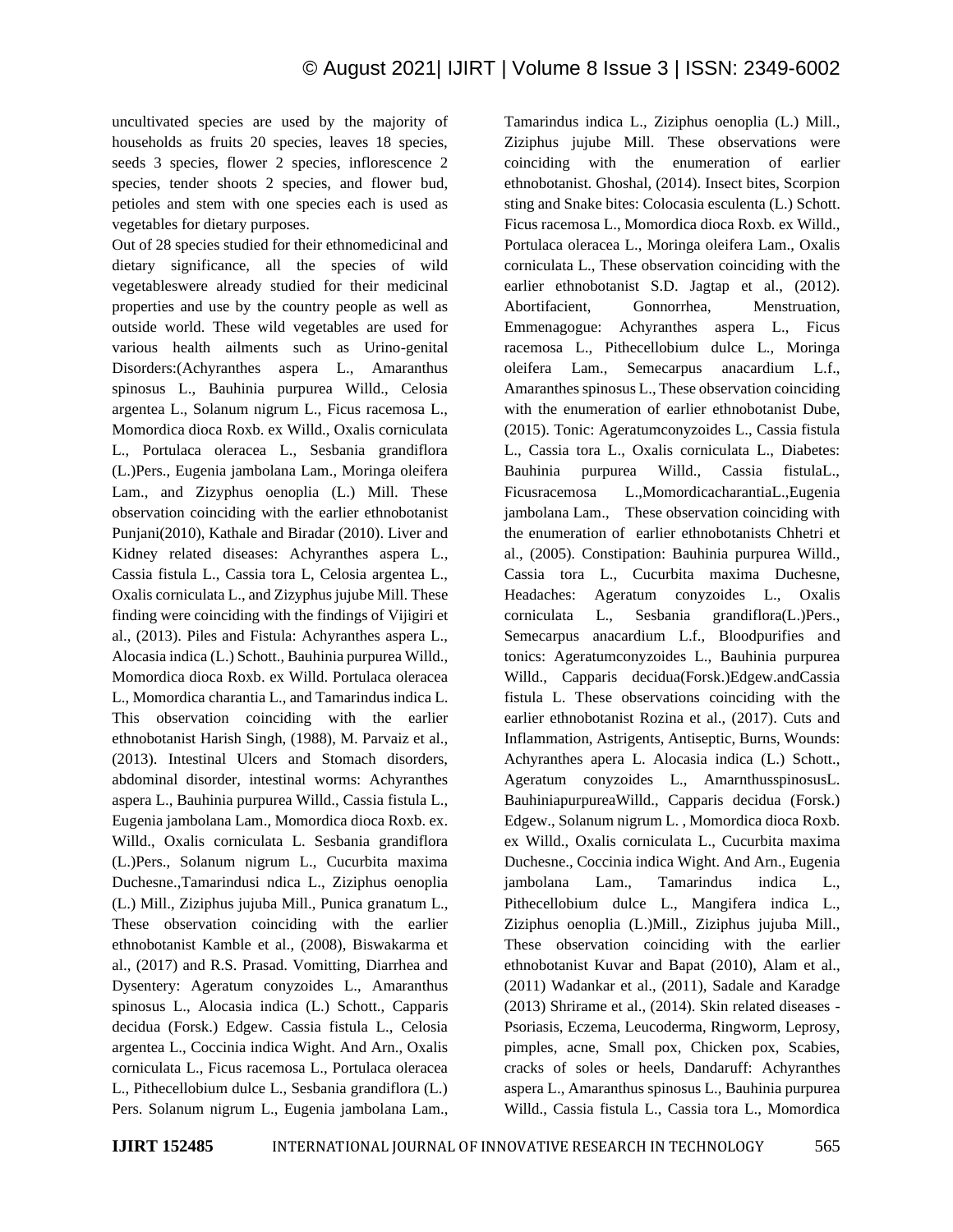dioca Roxb. ex Willd., Momordica charantia L., Semecarpus anacardium L. f., Pithecellobium dulce L. This observation coinciding with the earlier ethnobotanist Laxaman and Bhaskar, (2011), Korpenwar, (2012). Asthma, Cough, Cold, Fevers, Bronchitis, Pneumonia: Ageratum conyzoides L., Bauhinia purpurea Willd., Cassia tora L., Momordica dioca Roxb.ex Willd., Oxalis corniculata L., Cucurbita maxima Duchesne., Tamarindus indica L., Moringa oleifera Lam., Sesbania grandiflora (L.) Pers., These observation coinciding with the earlier ethnobotanist D. N. Mishra (2009) Shende and Dalal., (2018), Anthelmintica and tapeworms: Achyranthes aspera L..Alocasia indica (L.)Schott., Bauhinia purpurea Willd., Capparis deciduas (Forsk.)Edgew., Cassia tora L., Momordica dioca Roxb. ex. Willd., Cucurbita maxima Duchesne., Mangifera indica L., Oxalis corniculata L., Solanum nigrum L., Ziziphus oenoplia (L.)Mill., These observation coinciding with the earlier ethnobotanist Hazarika and Panday (2010), Manish H. Bchani (2012), Kumari Sunita et al., (2017) Rheumatism: Ageratum conyzoides L., Capparis decidua (Forsk.), Edgew., Oxalis corniculata L., Solanum nigrumL., Sesbania grandiflora (L.)Pers., Cucurbita maxima Duchesne., Cissus quadrangularis L., Galactagogue and Lactation: Amaranthus spinosus L., Cucurbita maxima Duchesne. These observation coinciding with the enumeration of earlier ethnobotanist Haridutta, Dandotiya et al (2013) Aphrodisiac, Debility in the male, sexual vigour, Ipotency, Syphilis: Capparis decidua(Forsk.)Edgew., Celosia argentea L., Momordica dioca Roxb.ex Willd., Semecarpus anacardium L. f., Cassia fistula L., Ficus racemosa L., Moringa oleifera Lam., These observation coinciding with the earlier ethnobotanist Noumi et al., (1998). Night blindness, Eye related diseases, Cataract: Cassia tora L., Celosia argentea L., Sesbania grandiflora (L.)Pers., Coccinia indica Wight. And Arn., These observation coinciding with the earlier ethnobotanist Kaynat Jameel and Priyanka Verma (2014). Dyspepsia, indigestion, digestive disorder, gastric problems, digestive system: Bauhinia purpurea Willd., Celosia argentea L., Ficus racemosa L., Momordica dioca Roxb., Cucurbita maxima Duchesne., Semecarpus anacardium L. f., Cissus quadrngularis L., Pithecellobium dulce L., These observation coinciding with the enumeration of earlier ethnobotanist viz. Sidhalimnga Murty, Vidyasagar G.M.(2013).Flatulence: Bauhinia purpurea Willd., Cassia tora L., Solanum nigrum L., Emetic: Cassia fistula L., Sesbania grandiflora (L.)Pers., Antidode to poison: Achyranthes aspera L., Bauhinia purpurea Willd., Momordica dioca Roxb. ex. Willd., Toothache, Bleeding gums, Strengthening gums, Sore throats, Mouth ulcer: Portulaca oleracea L., Sesbania grandiflora (L.) Pers., Eugenia jambolana Lam., Tamarindus indica L., Ziziphus oenoplia (L.)Mill., These observation coinciding with the earlier ethnobotanist Badgujar et al., (2008). Hypertension, Cardiac debility, Mental disorder, Heat stroke: Cassia tora L., Momordica dioca Roxb.exWilld., Mangifera indica L., These observation coinciding with the earlier ethnobotanist Khaling Mikawlrawng et al., (2018). Bone fracture: Cassia fistula L.these above observation coinciding with the enumeration of earlier ethnobotanists. Badane et al., (2008).

# ACKNOWLEDGEMENTS

Authors are very much thankful to all the informants, medicine men and housewives who have willingly shared their knowledge about dietary and ethnomedicine significance with us, who encouraged me to take up this survey, may be called treasure in view of the healthcare and the nutrition for next generations. We are grateful to Dr. S. N. Malode, VNGISH, Amaravati; Principal, R. S. Bidkar College, Hinganghat for the encouragement and possible help. Authors are also thankful to Dr. B. M. Rajurkar, Prof. K. B. Bhute and Prof. Kulthassery Sesbastian for critically editing the manuscript.

# **REFERENCES**

- [1] Acharya, R. M. (1984), Flora of Wardha District. Ph. D. Thesis Nagpur University, Nagpur.
- [2] Badgujar, S. B., Mahajan, R. T. and Kosalge, S. B. (2008), Traditional practice for Oral Health Care in Nadurbar District of Maharashtra, India, Ethnobotanical Leaflets, 12:1137- 1144.
- [3] Bhadane V.V., Garima G. Patil and P.Y. Mali (2008). Some traditional herbal formulations in the treatment of rheumatism from Jalgaon district, Mahrashtra. II Journal of Natural Remedies, 8(1):48-56.
- [4] Biswakarma, Saroj.,Nazir. A. Pala., GopalShukla., Vineeta and Sumit Chakravarty (2017), Ethnomedicinal Plants used to cure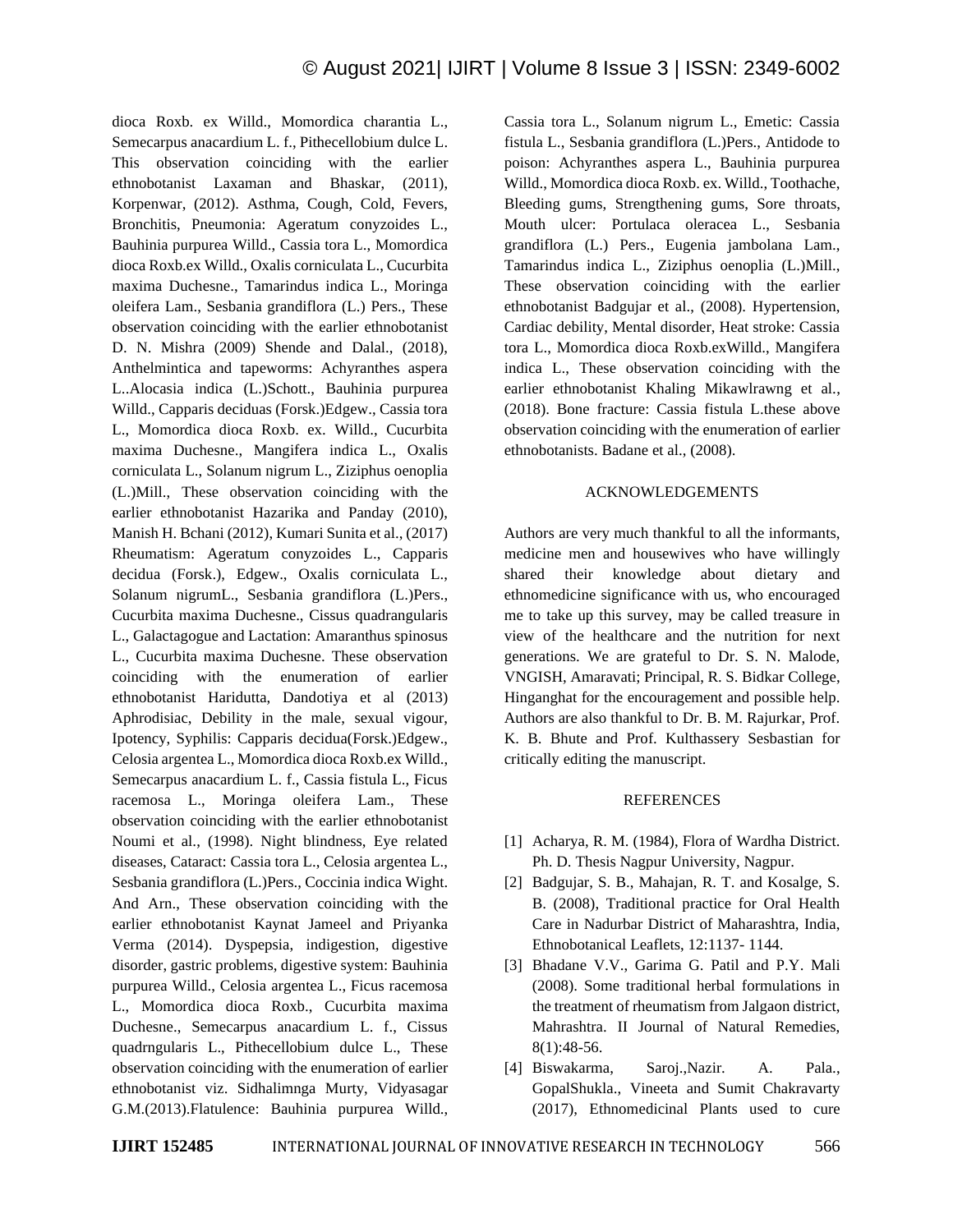stomach disorder in forest fringe communities in Northern part of West Bengal, Indian Journal of Natural Products and Resources, vol. 8(4):370- 380.

- [5] Bussmann, R.W. and Sharon, D. (2006), Traditional medicinal plant use in Northern Peru: Tracking two thousand years of healing culture. Journal of Ethnobiology and Ethnomedicine, 2:47.
- [6] Bussmann, R.W., Gilbreath G.G., Solio, J. Lutura M., Lutuluo, R., Kunguru K., Wood N., and Mathenge S. G.(2006), Plant use of the Massai of SekenaniValley,Maasai Mara, Kenya. Journal of Ethnobiology and Ethnomedicine, 2:22.pp.1-7.
- [7] Cavender, A. (2006), Folk medicinal uses of plant-foods in southern Appalchia, United States, Journal of Ethnopharmacology, 108:74-84.
- [8] Chhetri, D. R., P. Parajuli, and G.C. Subba (2005), Antidiabetics plantsused by Sikkim Darjeeling Himalayan tribes, India. Journal of Ethnopharmacology, 99: 199-202.
- [9] Cooke, T. (1903-1908), The flora of presidency Bombay, Taylor & Francis, London.
- [10]Ghoshal, Kalpana. P. (2014) A study on Indigenous Medicinal plants from Gondia District, Maharashtra, India, International Journal of Researches in Biosciences, Agriculture and Technology, Special issue 3, 244-248.
- [11]Hooker, J. D. (1872-1897), The Flora of British India. Vol. I-VII. London.
- [12]Jagtap, S.D., E.A. Singh., S.V. Kamble and N. K. Bipinraj (2012), Medicinal plants used by the Thakur Tribes of Raigad District, Maharashtra for the the treatment of snake bites and Scorpion bites, International Journal of Phytother Res, 2(2): 26-35.
- [13] Jain, S. K. (1991), Contribution to Ethnobotany of India. Scientific publication, Jodhpur.
- [14]Jameel, Kaynat. And PriyankaVerma. (2014), Herbal Remedies for eye problems- A report on ethnobotanical survey of Banda District.(U.P.) I. J. S. R. 3(10):1387-1389.
- [15]Kamble, S.Y., T. N. More, S.R. Patil, S.G. Pawar, Ram Bindurani and S.L. Bodhankar (2008). Plants used by tribes of Northwest Maharashtra for the treatment of gastrointestinal disorders, Indian Journal of Traditional Knowledge, 7(2):321-325.
- [16]Khaling Mikawlrawng., Roma Rani., Suresh Kumar., Ankur R. Bhardwaj., and Geeta Prakash, (2018), Anti-paralytic medicinal plants-Review, Journal of Traditional and Complementary Medicine, vol. 8, issue 1, pp. 4-10.
- [17]Khan, J. B. and G. P. Singh (2012). Ethnomedicinal plants used as phytotherapy for curing diabetes, International Journal of Medicinal Plant Research, vol. 1(1), pp. 001-003.
- [18]Kirtikar, K. R. and B. D. Basu.(1918), Indian Medicinal Plants.Vol. I- IV, Allahabad.
- [19]Kunwar, R. M., Nepal B. K. Kshhetri H. B., Rai S. K. and Bussmann R.W.(2006), Ethnomedicine in Himalaya: a case study from Dolpa, Humla, Jumla and Mustang district of Nepal. Journal of Ethnobiology and Ethnomedicine, 2:27. 1- 6.
- [20]Mhatre, Kalpit and Rajendra Shinde (2017), Ethnobotanical study on medicinal plants used in the treatments of snake bites from Raigad District of Maharashtra State, India, Bulletin of Environment, Pharmacology and Life Sciences, 6(7): 56-59.
- [21]Michael Ashu Agbur and Sudeshni Naidoo (2015), Ethnomedicinal plants used by traditional healer to treat Oral health problems in Cameroon, Hindawi Publishing corporation Evidence Based Complementary and Alternative Medicine, Special issue. pp. 1-1.
- [22]Mushtaq Ahmad, Mir Ajab Khan, Shabana Manzoor, Muhammad Zafar and Shazia Sultana (2006), Check List of Medicinal Flora of Tahasil Isakhel, District Mianwali- Pakisthan.
- [23]Noumi, E. A., Zollo and D. Lontsi(1998), Aprodisiac plants used in Cameroon, Fitoterapia, vol. 69, No.2 pp. 125-134.
- [24] Parvaiz, M. and Khalid Hussain (2013). Ethnobotanical Survey of wild plants used to cure
- [25]Piles in district Gujarat, Punjab, Pakistan, Global General of Pharmacology, 7(3):337-341.
- [26]Pieroni, A., Houlihan L., Ansari N., Hussain B. and Aslam S. (2007), Medicinal perceptions of vegetables traditionally consumed by South – Asian migrants living in Bradford, Northern England. Journal of Ethnopharmacolgy, 113:100- 110.
- [27] Prescott- Allen OC. Prescott-Allen R. (1990), How many plants feed the world? Conservation Biology, 4:365-374.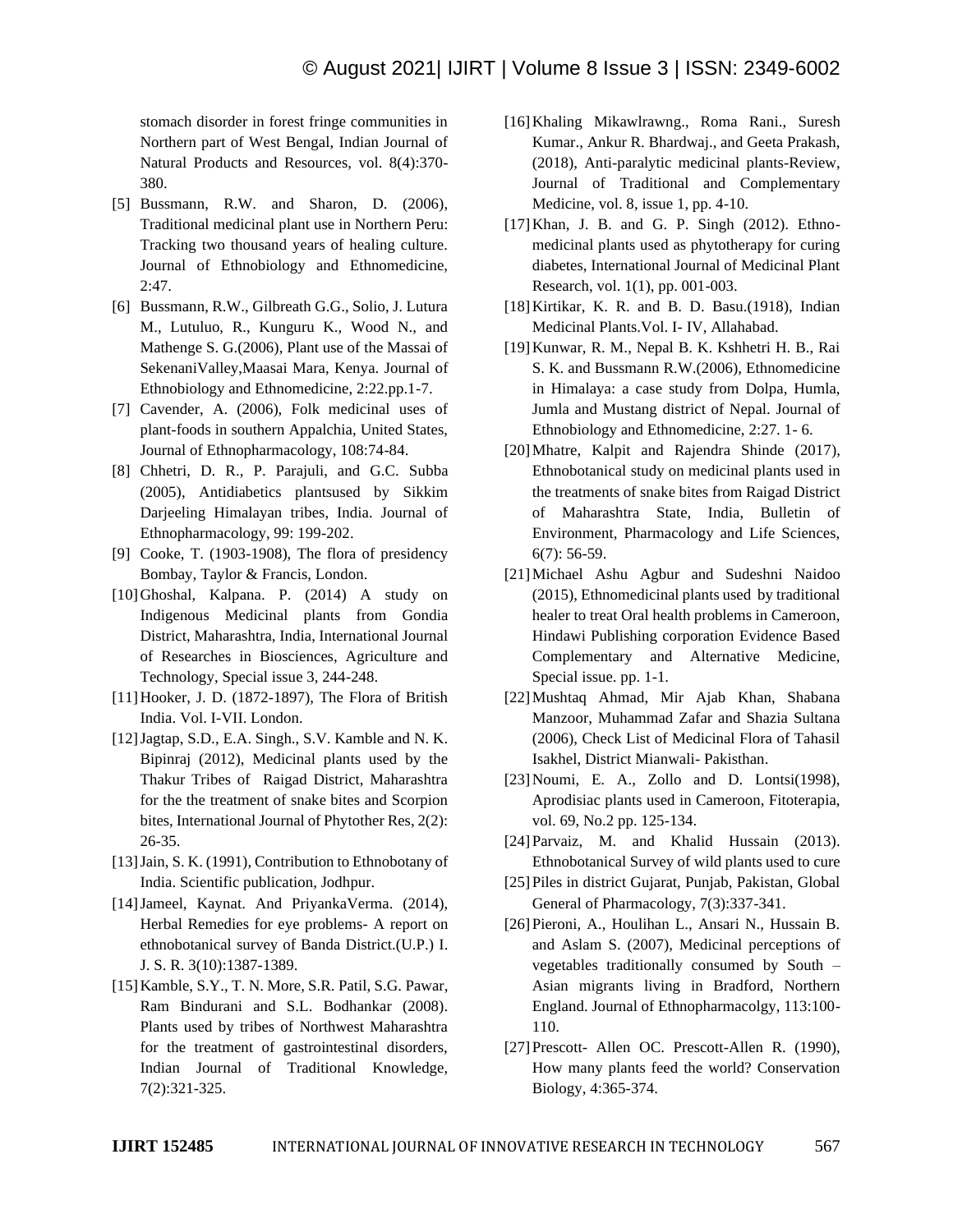- [28] Scherrer A. M., Motti R., Weckerle C. S. (2005), The Science of plant use in the areas of Monte Vesole and Ascea, Cilento National Park. (Campania, Southern Italy).Journal of Ethnopharmacology, 97:129-143.
- [29]Sharma B. D. & L. Lakshminarsimhan (1986), Ethnobotanical studies on the Tribal of Nashik District (Maharashtra). J. Econ. Tax. Bot. 8(2): 439-454.
- [30] Sukumaran S. & Das. A. D. S. (2010) Medicinal plants of sacred grooves in Kanyakumari District

southern western ghats. Ind. Jour. of Trad. Know.9(2):294-299.

- [31]Ugemuge, N. R. (1986), A Flora of Nagpur District. Shree Publication, Nagpur.
- [32]Vijigiri, Dinesh, Shivraj. Kashinath, Bembrekar and P.P. Sharma (2013). Herbal formulation used in Treatments of Kidney stone by Native folklore of Nizamabad District, Andra Pradesh, India, Biospere discovery, 4(2):250-253.
- [33]Web: census-2011.co.in Web: www.cg.gov.in



1. Family: Capparaceae Capparis decidua (Forssk.) Edgew., 2. Family: Portulacaceae Portulaca quadrifida L.,

3. Family: Oxaladaceae Oxalis corniculata L., 4. Family: Rhamnaceae Zizyphus oenoplia (L.) Mill.,

5. Family: Vitaceae Cissus quadrangularis L., 6. Family: Rhamnaceae Zizyphus jujuba Mill.,

7. Family: Caesalpiniaceae Senna tora (L.) Roxb., 8. Family: Anacardiaceae Semecarpus anacardium Lf.,

9. Family: Anacardiaceae Mangifera indica L., 10. Family: Mimosaceae Pithecellobium dulce (Roxb.), Benth.,

11. Family: Fabaceae Sesbania grandiflora (L.) Pers., 12. Family: Fabaceae Tamarindus indica L.,

13. Family: Myrtaceae Eugenia jambolana Lam., 14. Family: Caesalpiniaceae Cassia fistula L.

**IJIRT 152485** INTERNATIONAL JOURNAL OF INNOVATIVE RESEARCH IN TECHNOLOGY 568